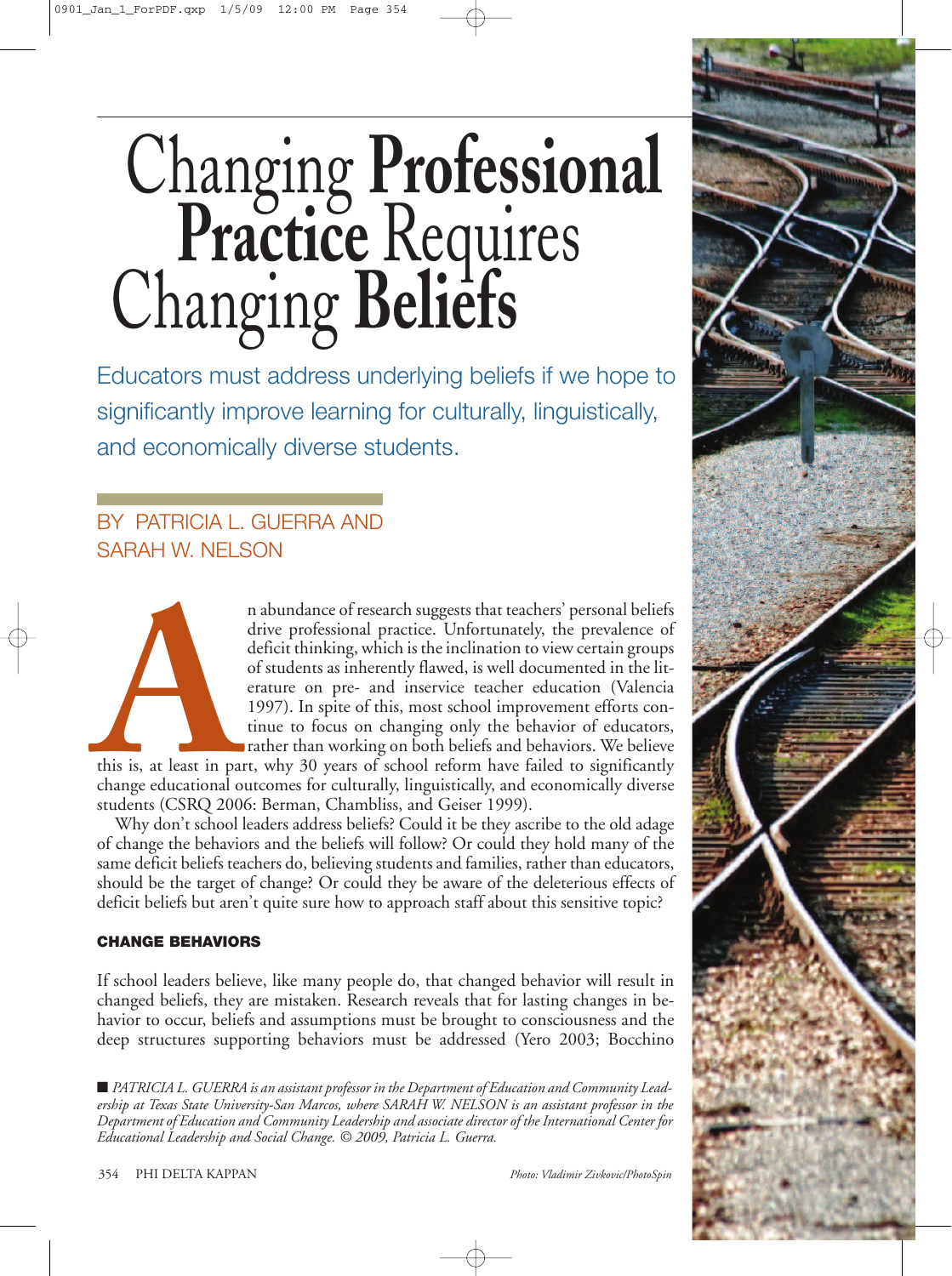

If school leaders believe that changed behavior will result in changed beliefs, they are mistaken.

1993). As Shulman (1999, p. 3) points out, "The inside beliefs and understandings must come out, and only then can something outside get in. . . . The first influence on new learning is not what teachers do pedagogically but the learning that's already inside the learner." Thus *without* addressing the underlying deficit beliefs influencing educators' behavior, providing "high-quality" or "research-based" professional development does little to change practice once educators return to classrooms and close their doors (Hunzicker 2004; Pohan 1996; Bocchino 1993).

# **WHERE DO I START?**

School leaders who are aware of the need to focus on beliefs along with practice may hesitate to address this problem because they aren't quite sure where to start or because they doubt they have sufficient cultural knowledge and skills to tackle these tough issues. Such concerns are warranted. Diversity training requires knowledgeable, strategic, and skillful implementation. One-shot workshops do little to transform deficit beliefs, and poorly implemented professional development can backfire and cause more harm than good by alienating teachers and making them resistant to the need for this type of change. For this reason, care must be taken when planning and implementing training to address teacher beliefs and develop cultural responsiveness.

Although a myriad of literature describes the behavior of different cultural groups and the need for becoming culturally responsive, there is little that explains how to do so. We suggest a six-step process that centers on transforming educator beliefs as well as their practice. Derived from our training and research in the field, we have found it to be effective with both practitioners and educational leadership students at the university.

# **CONDUCT A PERSONAL INVENTORY**

Before beginning this journey, a school leader must ask, "Am I the one to lead this effort?" As deceptively simple as this question appears, it requires that a leader take an honest look and critically assess her own: 1) beliefs about diversity, 2) cultural knowledge, 3) facilitation skills, 4) commitment to equity, and 5) conviction and courage in the face of resistance.

**Are your beliefs about diversity additive?** To determine whether beliefs are additive or subtractive, consider how students from diverse backgrounds are viewed. For example, is cultural diversity seen as an asset to teaching and learning, or are some groups of children viewed as "at risk" or "disadvantaged" by their cultural and economic backgrounds? Is every child capable of learning at high levels or only those with the "right" experiences? Do all parents value education, or are some viewed as not making education a top priority? Individuals with an additive view see diversity as a rich resource that can be tapped to bridge cultural differences and maximize learning for all children. Because these individuals understand that schooling is a process of cultural transmission, they believe that every student can learn when pro-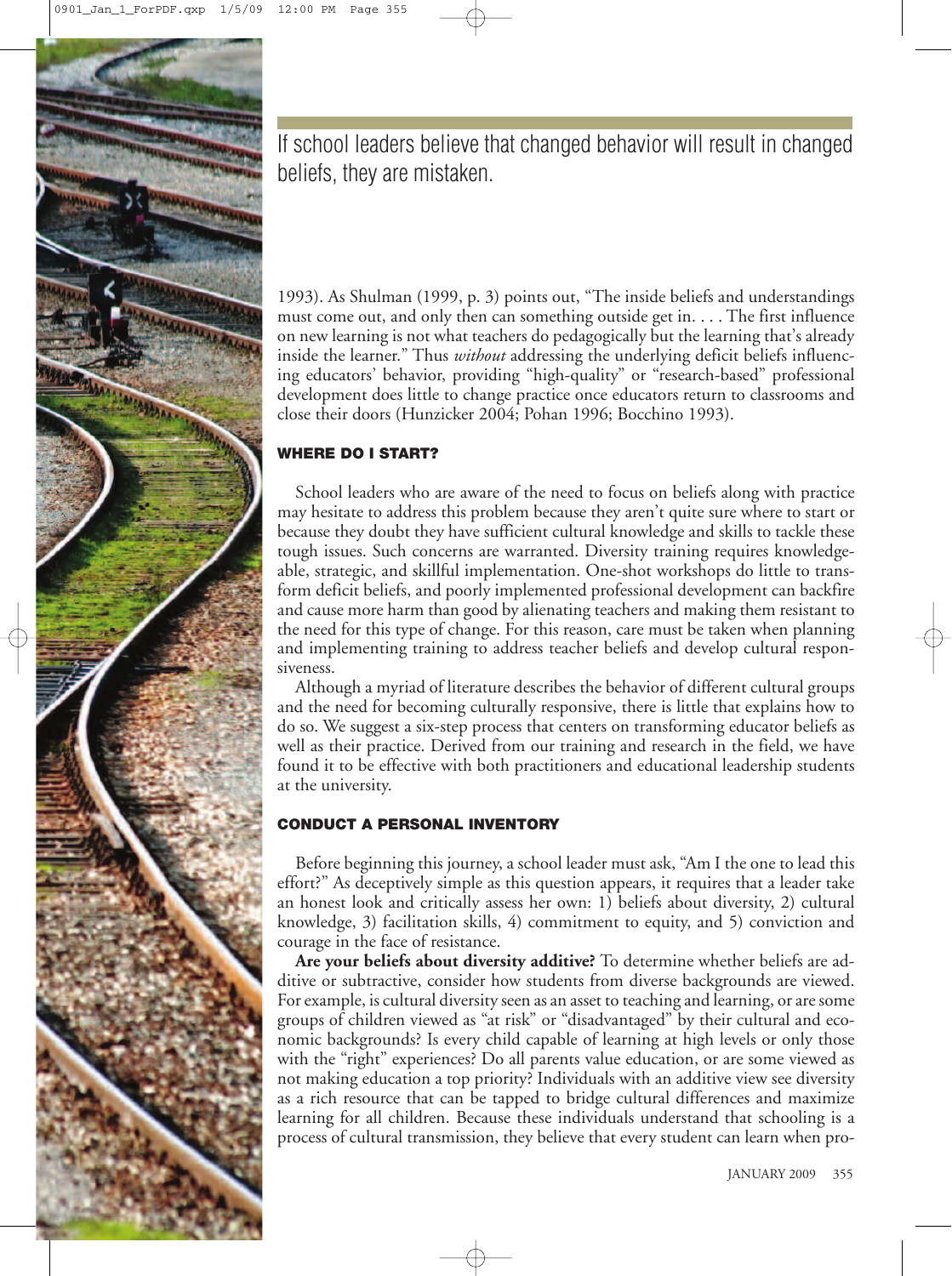vided with a culturally responsive education. They also believe that every parent values education and demonstrates this value in a variety of ways, ranging from regularly assisting their children with homework to working two jobs to ensure their children have a "better life" than theirs. Moreover, they believe that developing cultural understanding is not a necessity just for some, but for all students and families.

**Do you have the cultural knowledge to know where you are going?** Having sufficient knowledge to lead this process means understanding culture at a deep level. Although many educators are familiar with differences in the visible aspects of culture — such as customs, clothing, and language — to aide teachers in developing cultural responsiveness, the leader of this effort must understand the invisible aspects of culture. These include important aspects of cultural variance, such as thinking and communication styles, power distribution, role expectations, and identity development.

**Are you comfortable leading this journey?**Transforming beliefs requires that educators engage in critical reflection to understand their own cultural identity and to consider how they view cultural differ-



*room."*

ences. It also requires discussing personal views with others so that the existence of multiple perspectives becomes apparent. Such discussions often are emotionally laden and can become heated. The facilitator must be skilled in leading this type of conversation so that the discussion is productive. In addition, the facilitator must not be afraid to challenge the deficit beliefs that are certain to surface in this process. At the same time, the facilitator must address those beliefs in a dignifying manner so that participants know this is a safe space to explore and reframe ideas.

**Do you have the conviction to lead this journey?** The goal of this process is to help educators develop the beliefs, knowledge, and skills that will allow them to transform schools so that *all* students are well served. Realizing this transformation requires that educators acknowledge and modify those aspects of the education system that have benefited some students over others. This is easier said than done. While almost everyone will agree that serving all children well is an important goal, not everyone is willing to acknowledge that the system is inequitable, particularly those who have benefited from it. Furthermore, many will actively resist efforts to change the system if it means they will no longer enjoy advantages they have long held. This is when the work of creating culturally responsive schools becomes challenging, even daunting. The leader of such efforts must be willing to continue the work when faced with resistance. The leader must have relentless conviction about the importance of this work and must be courageous when those who hold power work against such efforts.

#### **RAISE THE ISSUE**

Once a leader for this process has been identified, the next step is raising the issue with staff. One of the most effective ways to do this is by using data. Because educators' beliefs are the lens through which all decisions about schooling are made, inequities exist in many areas at all levels of the system. Examining data that have been disaggregated by race/ethnicity and socioeconomic status (SES) makes these inequities visible. Leaders can present faculty with a wide variety of data that include information related to special education, discipline, course failures, retentions, advanced classes, gifted education, college-bound, vocational programs, and parent participation. Seeing these data helps teachers understand that the achievement gap is not created by deficiencies in students and families but by a system that serves some groups bettamilies but by a system that serves some groups bet-"*They're reducing my class size by assigning me to a smaller*<br>This activity can be facilitated over **than others**. This activity can be facilitated over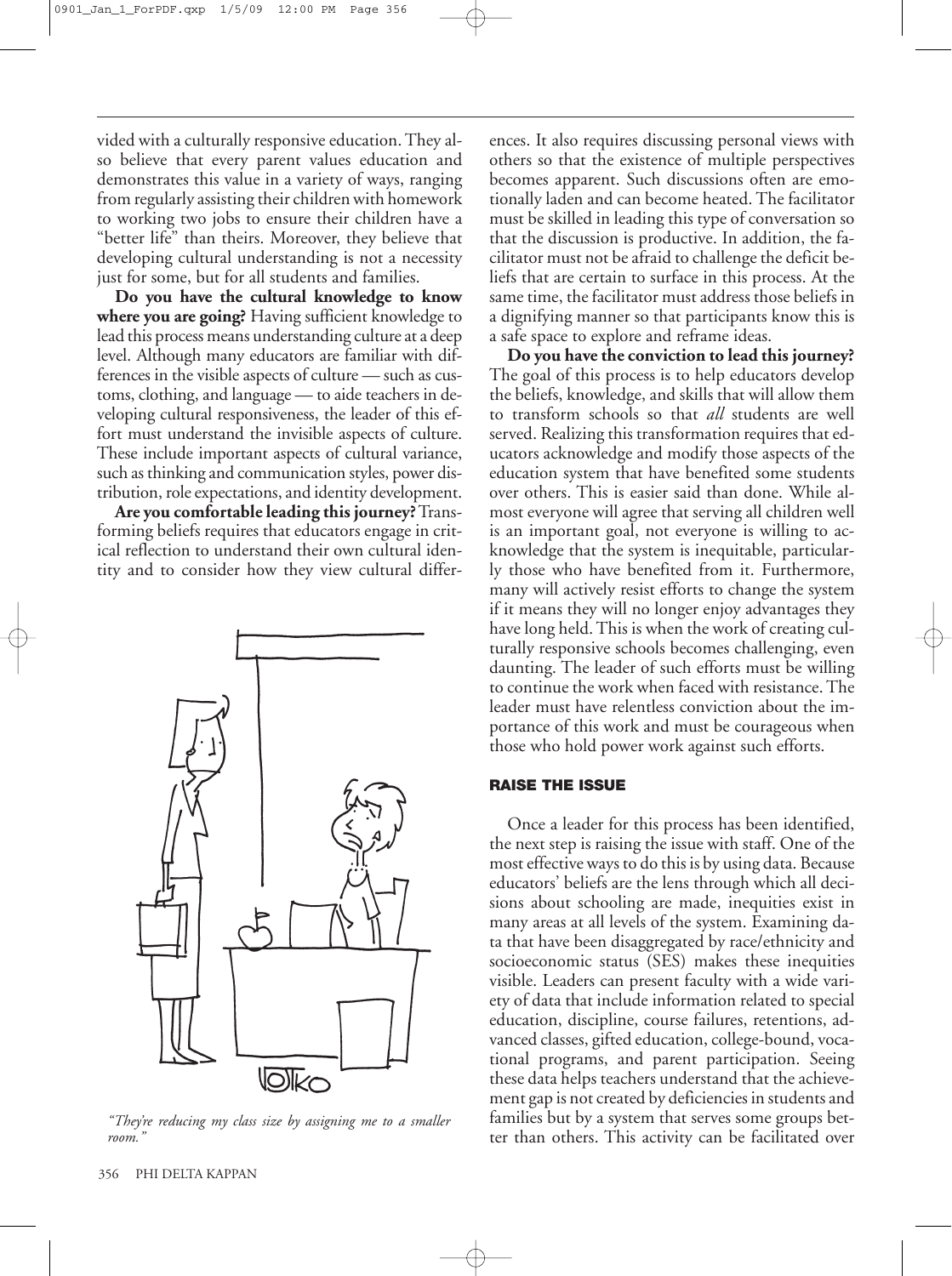several faculty meetings or on a professional development day. Before presenting the data, remove any identifiable teacher information. By masking the data, teachers will be less likely to feel attacked and more likely to engage in a productive discussion about the significance of the data.



Identify teachers who appear to empathize with students' experiences, don't express judgments about cultural differences, and want to learn more.

When the data are first presented to teachers, some teachers will validate the inequities, some will remain silent, but many others will vehemently insist the data support the perception that students and parents are the problem. At this point, it is important for the leader to remember that teachers are well-intentioned individuals who lack adequate cultural knowledge and skills to dispel their deficit beliefs and, as such, interpret data through this lens. The leader should avoid getting drawn into an angry debate. Instead, the leader should address deficit beliefs by offering alternative explanations for inequities in the data. Allowing deficit beliefs to go unaddressed may leave teachers thinking such beliefs are founded. Once a session has concluded, the leader should talk to individual teachers to hear their concerns, particularly those who did not voice their opinions. This action will go a long way in keeping the lines of communication open and in building trust with staff by demonstrating concern for their needs as well as student needs.

Once the staff is aware of inequities in the data, the leader helps them develop a vision of a culturally responsive school. Reading stories of educators who are successfully working with culturally, linguistically, and economically diverse students and parents is one strategy for accomplishing this. These books, such as *Dreamkeepers: Successful Teachers of African American*

*Children,* can be read individually or in small groups. After reading, the leader convenes staff to discuss the factors that contributed to success — such as the additive beliefs and practices culturally responsive teachers and schools exhibit — and assists staff in identifying assets in the school and identifying the knowledge, skills, and structures to be developed. In addition to providing evidence to counteract the beliefs that some groups of students do not want to learn or come with less ability, these success stories help staff see that a teacher does not have to be a person of color to successfully work with culturally, linguistically, and economically diverse students.

For many teachers, reading success stories will instill new hope that they, too, can be successful with students of diverse backgrounds. However, not all teachers will be as easily convinced. Some will reject these stories as an anomaly, often believing the students in the stories are "not like" the students they teach or that the schools have more resources than the school where they work. It is important to note these varied reactions because they reflect teachers' underlying beliefs. More important, they are an indication of a teacher's receptiveness to developing cultural responsiveness.

#### **ASSESS READINESS**

While every teacher needs to develop cultural responsiveness, they will not all follow the same path in doing so. Some teachers who were not previously aware of system inequities may need more time to process this idea before moving forward. Others may be eager to learn at a faster pace. One thing we have learned through our work is that you cannot force a teacher to move faster than she is willing to go. Force creates only resistance and fear, which slow the process. For this reason, assessing the readiness of teachers for more extensive learning is critical. Cultural simulations, such as *BARNGA* (Thiagarajan 1990) or Bafá Bafá (Shirts 1977), are an effective way to assess readiness. Designed to replicate diverse cultural groups with different expectations for behavior and the conflicts that occur as a result of misunderstanding cultural differences, these simulations can help identify which teachers are ready to pursue more exploration of cultural responsiveness. While facilitating the debriefing, ask teachers to discuss their experiences and feelings and draw parallels between the experiences of culturally, linguistically, and economically diverse students. Then listen carefully to their responses and observe their behavior. Identify teachers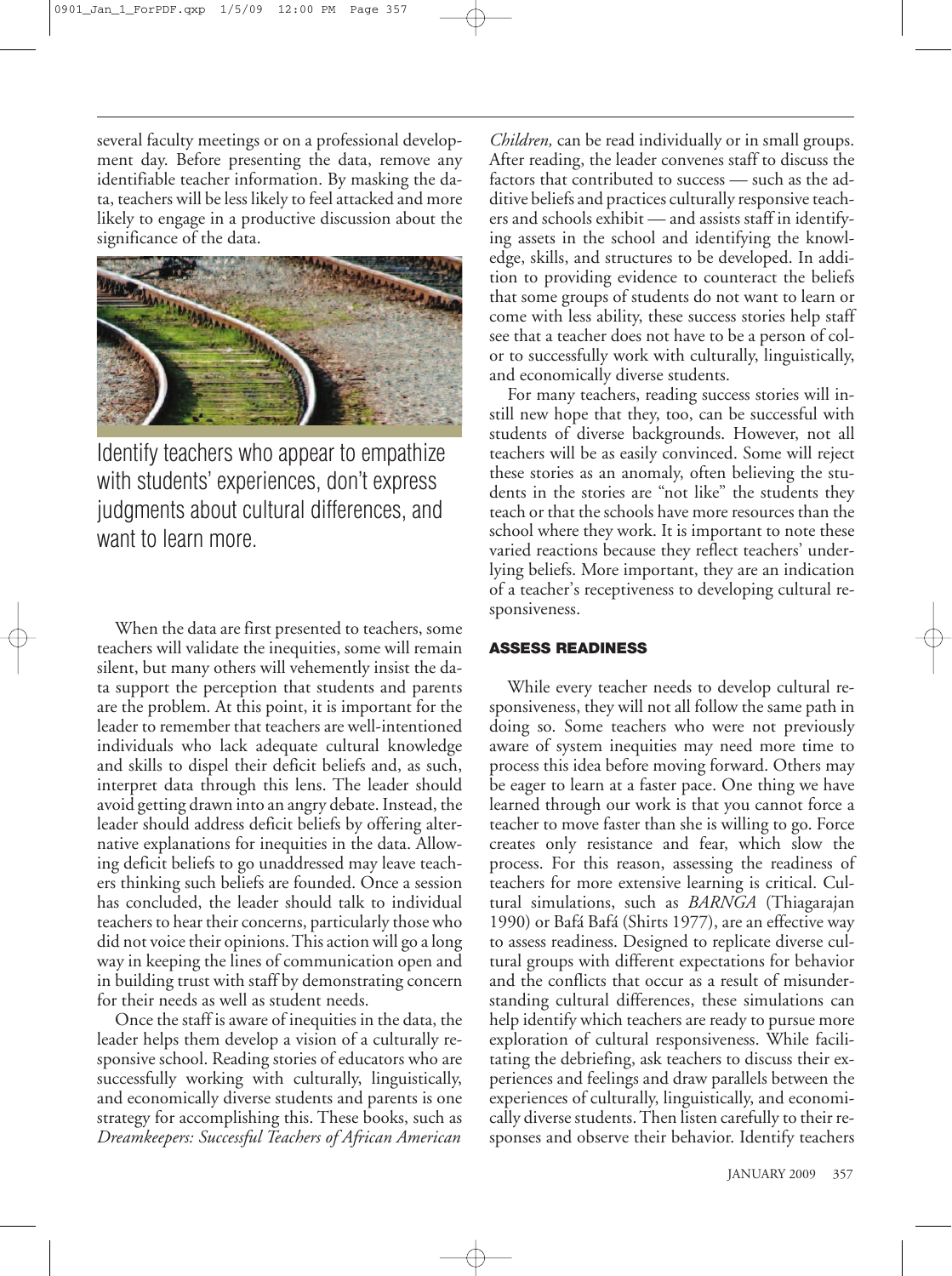who appear to empathize with students' experiences, don't express judgments about cultural differences, and want to learn more. Once this group has been identified, approach each teacher individually and encourage each one to participate in this important professional development effort.

After a group of teachers is identified, the next step is to implement differentiated training. While volunteers undergo more intensive learning experiences, the remaining staff continues activities such as those described earlier. Have staff read additional success stories and discuss them in meetings. Engage staff in cultural simulations and ongoing data analysis to build cultural awareness and to help the nonvolunteers realize the need for change. But most important, keep the issue of developing cultural responsiveness on the table to reinforce that it's not another passing fad but a lasting commitment to equity and an assurance of a high-quality education for every student.

The group of teachers going through more intensive training will play a key role in developing readiness among other staff. As the volunteers participate in learning experiences throughout the year, they will spread the word about how much they are learning and enjoying these experiences. Visible signs of increased student engagement and learning and more parent participation in volunteers' classrooms will support the effectiveness of culturally responsive practices. These side effects, combined with further readiness development for nonvolunteers, produce more volunteers for a second round of training in year two. As a result, capacity grows. By year three, the final year of training, most of the remaining teachers have developed readiness. The few who haven't find they are outnumbered by culturally responsive peers. At this point, the leader should have a frank discussion with such teachers to convey that becoming culturally responsive is nonnegotiable. They either reluctantly participate or choose to leave the school. In either case, they have little influence on others.

#### **INCREASE KNOWLEDGE**

To provide intensive learning experiences that will expand teachers' cultural knowledge, have volunteers form a learning community of no more than 40 individuals or divide them into small study groups. Use a variety of activities to help teachers explore their own cultural identity and that of students and families in the community. Through this process of exploration, teachers learn that culture includes hidden aspects, such as values, beliefs, norms, role definitions, communication styles, and worldviews, that influence instruction and classroom decisions, students' learning patterns and behavior, and teacher interactions with students and parents. Furthermore, they learn that children whose cultural orientations match the one that is rewarded in school (i.e., independence, individual identity, competition) experience more aca-

# Teachers must rethink practices they once thought were color-blind and equitable.

demic success than those with different cultural orientations (i.e., interdependence, group identity, group success). Lack of understanding of these differences by educators often leads to negative consequences for students, including disproportionate representation in special education, overreferral to discipline, underrepresentation in advanced academic and gifted programs, and high retention and dropout rates.

After several sessions, a safe environment will be created in which teachers feel they can talk frankly without fear of repercussions. Since developing trust among teachers at this step is a priority, the discussion must remain focused on depersonalized practice in order to prevent teachers from feeling attacked and shutting down. When deficit beliefs do surface, leaders must avoid being confrontational with teachers, address these beliefs as stereotypes, and reframe them using the cultural knowledge and insights gained from the activities.

#### **CHALLENGE AND REFRAME BELIEFS, CHANGE PRACTICE**

Once teachers have developed adequate cultural knowledge and trust has been established, teachers will be ready to explore their personal data. Disaggregate the data not only by student ethnicity and SES but also by teacher and program. Gather and examine survey and interview data focused on building relationships with students and parents.

When the discussion is focused on inequities in their personal practice, teachers' deficit beliefs will surface. Faced with this cognitive dissonance, teachers must rethink practices they once thought were color-blind and equitable. While some will accept responsibility and express guilt over "harming" children, many others will counter with deficit beliefs. As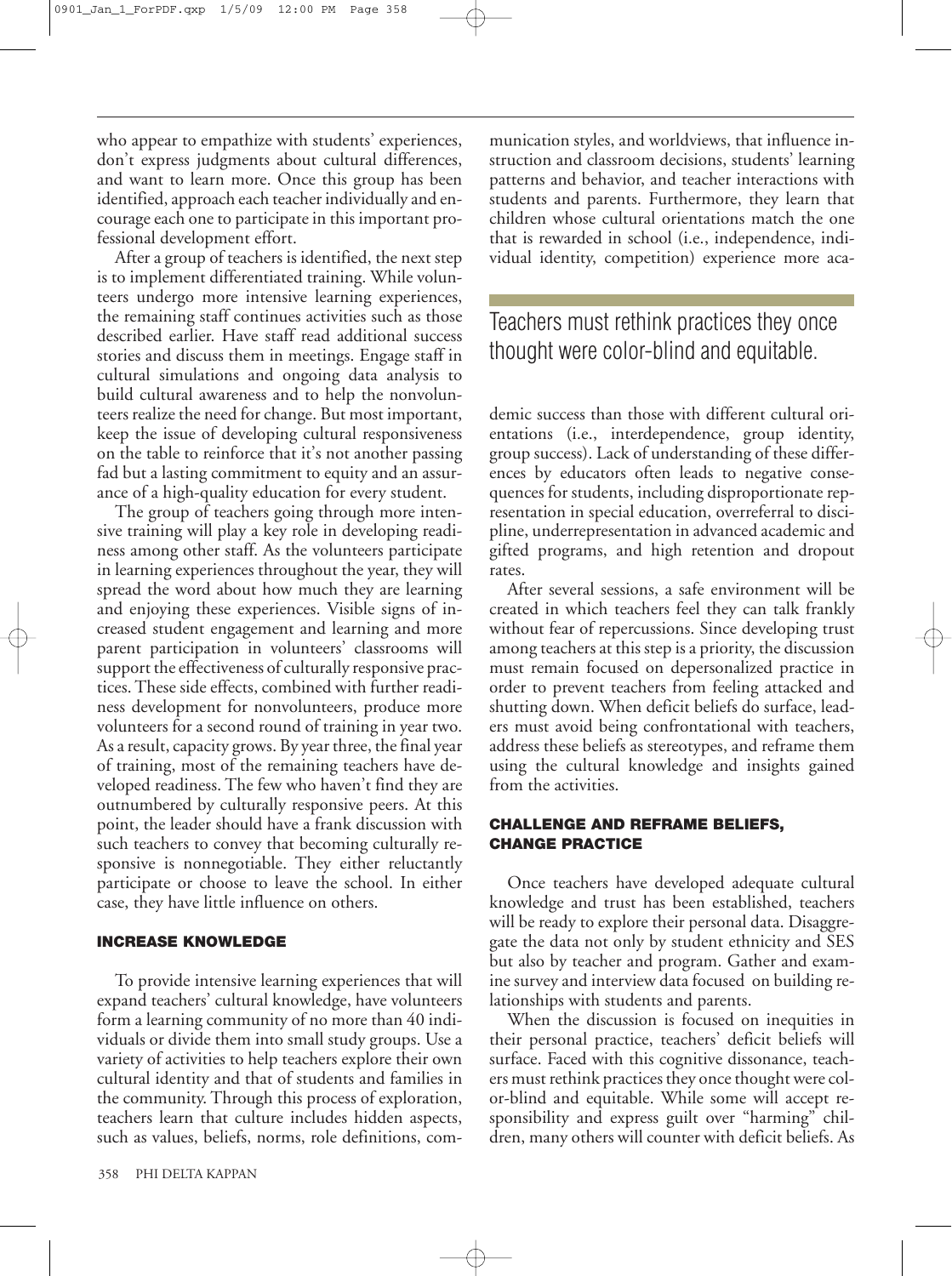each belief is expressed, the deep structures underlying it are examined, deconstructed, and reframed using knowledge on cultural variation. For example, rather than believing certain groups of parents "don't value education" when they fail to attend meetings, teachers are asked to describe parents' behavior in these situations, consider alternative explanations, and verify conclusions with parents, students, or a cultural mediator. Using this approach, teachers discover that *all* parents value education but that other reasons prevent their attendance at these meetings, such as having different role expectations for parent participation or simply lacking transportation. After examining personal practice and reframing deficit beliefs, teachers are ready to learn how to change their practice to become more culturally responsive. The leader should guide teachers in exploring how they can apply culturally responsive strategies gleaned from the readings.

### **BUILD CAPACITY AND A CULTURALLY RESPONSIVE SCHOOL**

Once a core group of teachers has been through this process, build capacity within the school by providing professional development for another group of volunteers, continue to develop further readiness among the staff yet to be trained, and appoint teachers from the first cycle of training to serve in key roles on school improvement committees. In these roles, teachers apply their newly acquired cultural lens to school policies and procedures to identify bias that once went unnoticed and work with school leaders to transform inequities into culturally responsive practices. Teachers can examine discipline and grading policies, curriculum and instructional resources, assessment and referral procedures for special and gifted education, student counseling practices, parent involvement programs, extracurricular activities, college and vocational programs, and teacher hiring practices.

After three years of this work, schools will see evidence of transformed classrooms. Teachers learn that transforming deficit beliefs into a cultural lens and changing subtractive practices to additive ones will not only promote effective communication with students and parents, but also will lead to engaged student learning and higher achievement, as well as to parents and a community who feel welcomed by the school and who strongly support it. Once this occurs, do not stop the work. Transforming beliefs and practices is an ongoing journey, not a destination.  $\mathbf{K}$ 

#### **REFERENCES**

Berman, Paul, David Chambliss, and Kristin Geiser. *Making the Case for a Focus on Equity in School Reform.* Berkeley, Calif.: RRP International, 1999.

Bocchino, Rob. "Are You Planning the Future or Fixing the Past?" *Journal of Staff Development* 14 (Winter 1993): 48-52.

Comprehensive School Reform Quality (CSRQ). *CSRQ Center Report on Elementary School Comprehensive School Reform Models.* Washington, D.C.: American Institutes for Research, 2006.

Hunzicker, Jana. "The Beliefs-Behavior Connection: Leading Teachers Toward Change." *Principal* 84 (November/December 2004): 44-46.

Pohan, Cathy. "Preservice Teachers' Beliefs About Diversity: Uncovering Factors Leading to Multicultural Responsiveness." *Equity & Excellence in Education* 29 (December 1996): 62-69.

Shirts, R. Garry. *Bafá Bafá*. Del Mar, Calif.: Simulation Training Systems, 1977.

Shulman, Lee. "Taking Learning Seriously." *Change* 31 (July/August 1999): 10-17.

Thiagarajan, Sivasailam. *Barnga: A Simulation Game on Cultural Clashes*. Boston: Intercultural Press, 1990.

Valencia, Richard. *The Evolution of Deficit Thinking: Educational Thought and Practice*. London: Falmer Press, 1997.

Yero, Judith L. "Editor's Musings." *Focus on Teachers* 2 (January 2003): 1-2. www.teachersmind.com/ Jan2003newsletter.htm.